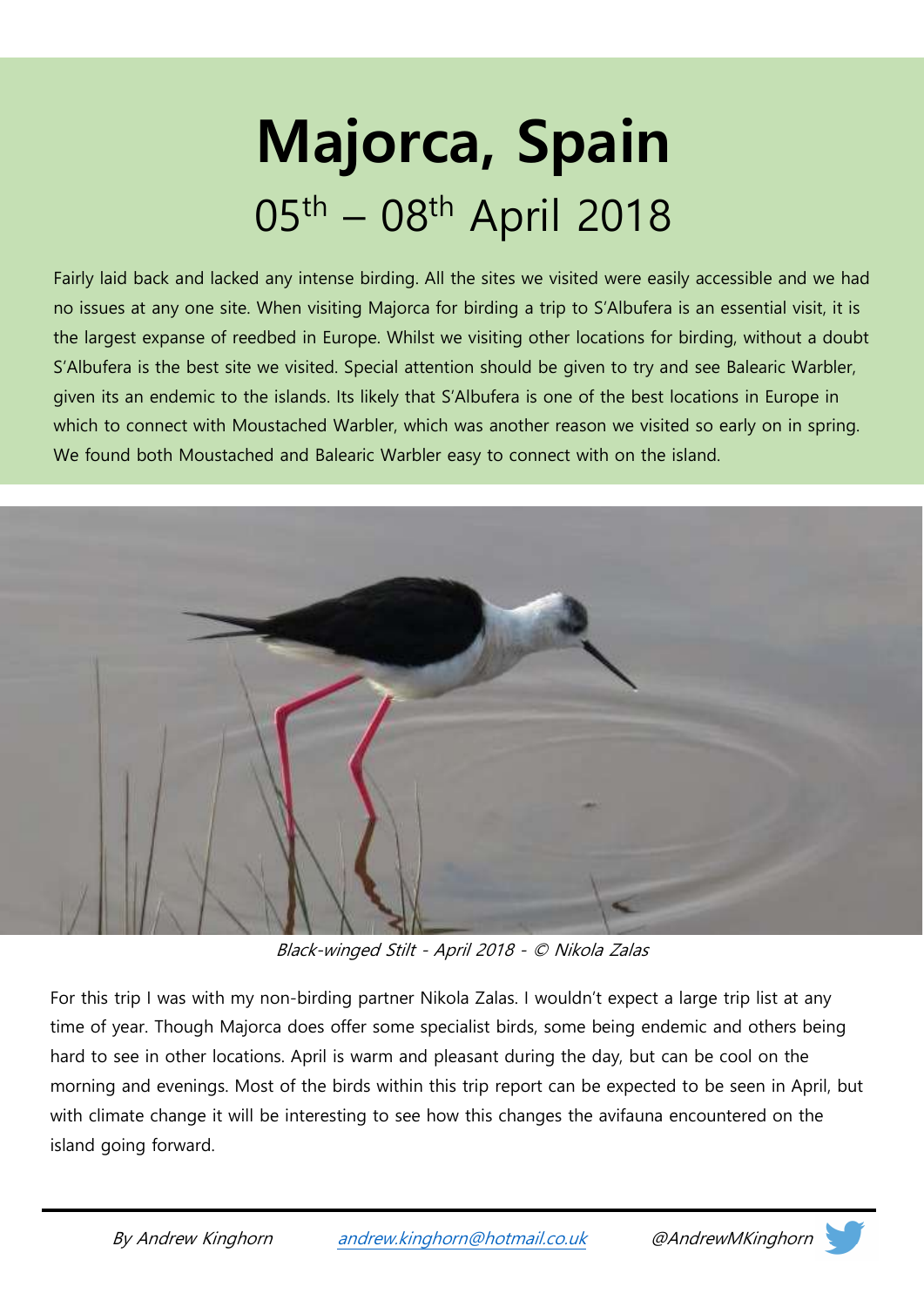#### THURSDAY 05TH APRIL 2018 – Travel & S'Albufera, Port de Pollenca

Our flight from Newcastle was early morning, but not too early. We took off at around 09:00 and were in Majorca (local time) for about 13:00 and in the hire car for 13:20. We wasted no time getting on the road and it didn't seem to take that long to reach the eastern end of the Island. Upon arrival we headed for S'Albufera. It was a warm but windy day, with little humidity. Upon entering the park, I was immediately impressed, a glance to the left onto the river produced a Little Bittern! It stood there a few minutes before walking away to seek cover, we were elated at such a good start. We continued on when a **Hoopoe** flew past over us at close quarters before disappearing into the pines. The track leading down to the reserve visitor centre was literally alive with birds with Cetti's and Sardinian Warblers amongst the most numerous birds, with Zitting Cisticolas adding entertainment. The river held Gadwall and Mallard and across the river itself Woodpigeons were commonplace with a few Collared Doves scattered. We decided as it was the first day to take it easy and so took the right turn toward the visitor centre. We passed the impressive egret colony with Cattle and Little Egret showing well along with a handful of stunning **Night Herons**. We arrived at the visitor centre to get a permit; upon arrival I heard a Serin singing on the tree immediately above the centre itself. It took me a short while but I managed to pick it up eventually, shortly after it flew off and stopped singing. We took a look into the visitor centre itself, which was very pleasant. We had a look out onto Sa Roca and had plenty of birds with Red-crested Pochard, Garganey, and two Marbled Teal the highlights, Yellow Wagtails were also seemingly plentiful. The circular walk back to the visitor centre around the green trail gave us Nightingale and Cetti's Warbler galore along with a few Sardinian Warblers. From the hide a flyover Purple Heron added some enjoyment and we had quick look at the Black-winged Stilts and Kentish Plovers before moving on. We stopped off next at the information board advising the conservation efforts for Marbled Teal, White-headed Duck and Red-knobbed Coot, as we approached the board a white neck collared ringed Red-knobbed

Coot walked across the path in front of us, quite fitting! We headed on down the long walk toward the Ses Puntes Deck. On the walk down, I heard my first Moustached Warblers opposite the Ses Eres Deck, sadly they did not want too corporate. Ses Eres Deck itself was worth a look, I glimpsed my first **Purple** Gallinule of the trip, but the species apparently easier to hear than see this late in the afternoon. We walked on a bit further to the next viewing deck Little Bittern – © Nikola Zalas



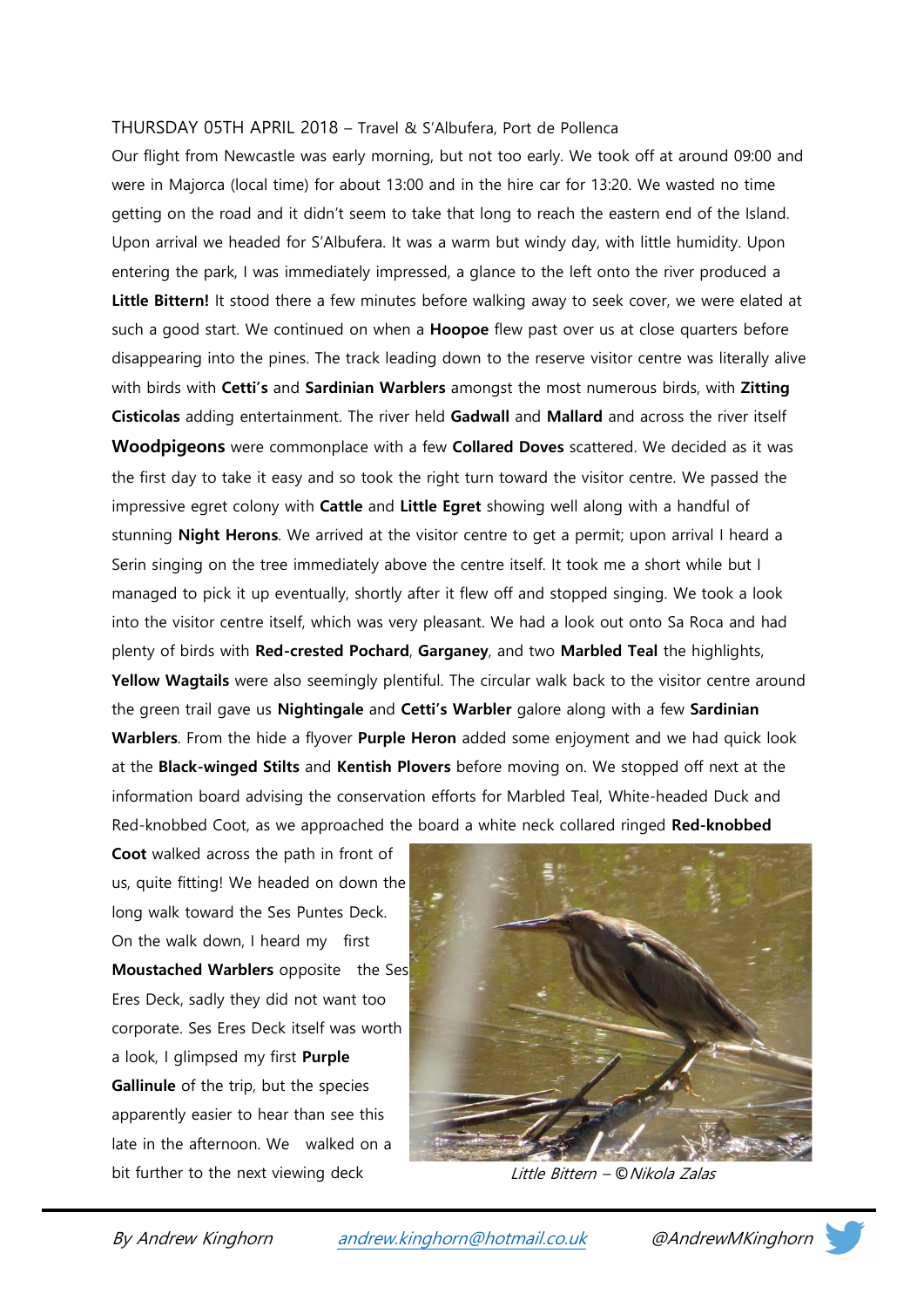where I glimpsed a skulking **Moustached Warbler**, on the return walk it started singing and I had some mid distance brief bins views of two birds before deciding to call it a day. But Moustached Warbler was my first lifer of the trip, they had of course long since ceased singing at Saucedilla in Extremadura when I visited late May last year and so did not see the species there.

We checked in and decided to make the most of the rest of the day, a short 15-minute drive to the southern edge of Port de Pollenca was fruitful, we had not even gotten out of the car when I spotted two **Audouin's Gulls** hanging around the pier with Yellow-legged Gull. Upon approaching them we had a Raven fly past and House Sparrows were feeding around the picnic table. A walk along the beach produced a load of **Common Swifts** and by the time we had walked back to the car we must have seen upwards of 10 Audouin's Gulls. Tired and ready for some food we called it a day. Audouin's Gull was my second tick of the trip.

## FRIDAY 6TH APRIL 2018 – S'Albufera, Boquer Valley & Cap de Formentor

Our first dawn and I was keen to get back to S'Albufera to experience the site at dawn. We arrived on site and at pretty much the exact same point as the previous day a **Hoopoe** flew over the path in front of us. The walk down the path was fruitful and the first Cetti's Warblers of the day were heard calling and it didn't take too long before the first Sardinian Warblers and Zitting Cisticolas to start up. Reaching the bridge, the river was alive, with some particularly dapper Redcrested Pochards showing well. The colony was a cacophony of sound, with Cattle Egrets and Night Herons being the most obvious with a few Little Egrets amongst the mix. Rather than head toward the visitor centre we decided to head down toward where I had seen the Moustached Warblers the day before. We made our way towards the first viewing platform south of the bridge, en-route we added **Common Snipe** and **Greenshank** to the trip list and we had our first proper view of Purple Gallinule and some distant Common Terns wheeling around in

the air added some entertainment. The viewing platform allowed good views of the Marsh Harriers quartering and it wasn't long before I picked up a distant Savi's Warbler singing, much to my amazement I picked it up relatively easily in the tops of the reeds in the bins but it was difficult to get it in the scope. I tore myself away from it and swung the 180 degrees on account of the fact a Moustached Warbler had piped up and had become incredibly vocal! It took seconds to locate and we had excellent prolonged views in the scope of this gorgeous little warbler singing its heart



Marbled Teal – ©Nikola Zalas

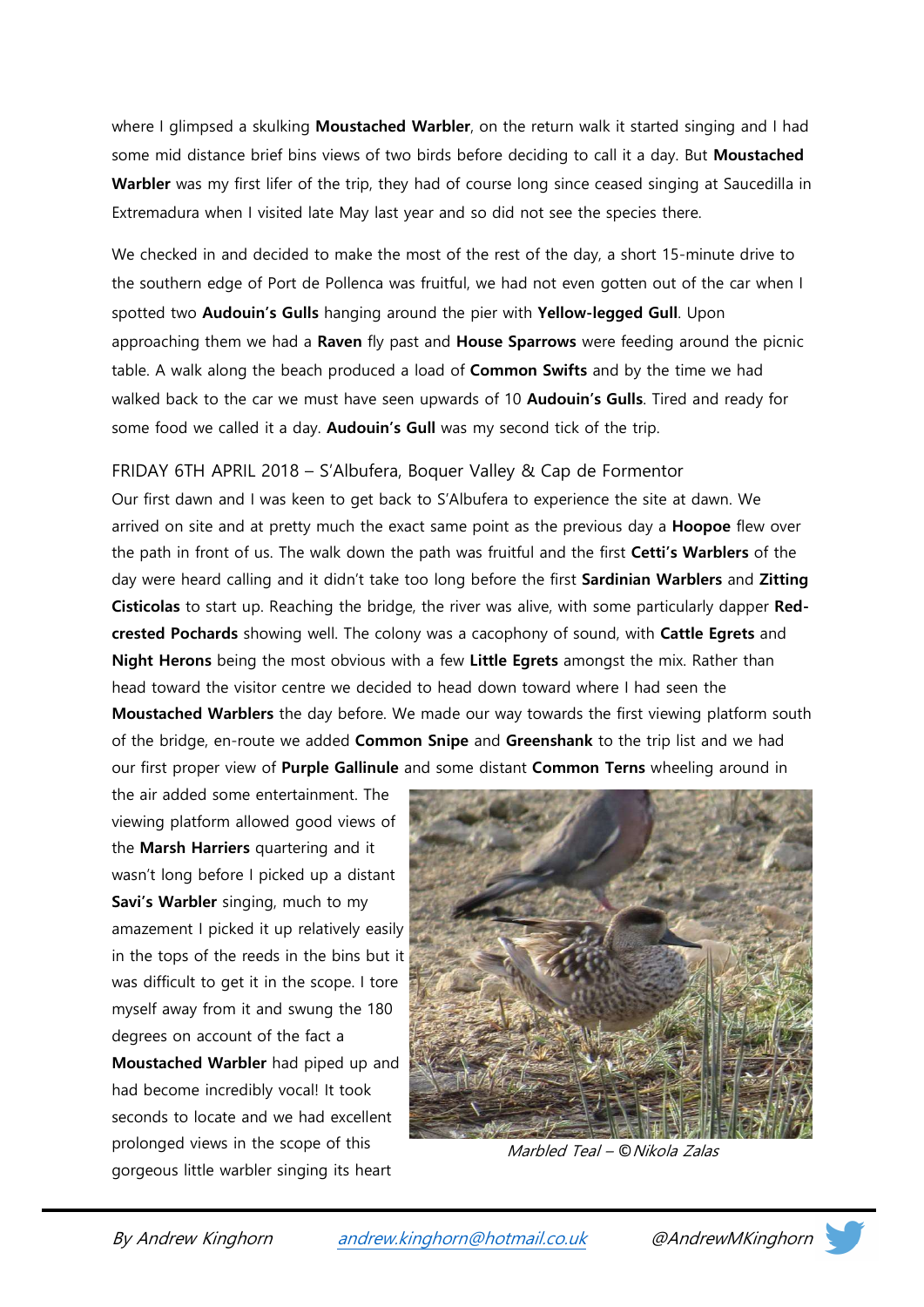out in the reeds. S'Albufera is the best place in Europe in which to connect with the species and boasts in excess of a thousand pairs. Content with this we headed back to the bridge and headed down toward the visitor centre, a pair of ridiculously showing **Serins** were on the path in front of us and allowed us in the end to get within a few feet. We had excellent views of a Night Heron perched in the trees in the colony, meanwhile two **Purple Gallinules** marched proudly around the edge of the marsh. We headed off on the green trail again and were greeted by **Nightingale** before entering the Sa Roca hide which provided us with three snoozing Marbled Teals. The Sa Roca hide was very productive with an obvious passage of Green Sandpipers underway along with a handful of Wood Sandpiper. A few Kentish Plovers were defending their breeding islands and two Purple Herons flew over heading of in a SW direction. Black-winged Stilts showed pretty incredibly in front of the hide and Little Ringed Plover was a trip tick. A single drake Garganey was too quick for Nikola to pick up on as it flew in and landed and we decided to move on, en-route to the viewing platform on the green trail a Woodchat Shrike flew over and we managed to see Purple Gallinule from the viewing mound itself and the Cetti's and Sardinian Warblers were showing well. We headed off again back toward the visitor centre and we had an unringed Red-knobbed Coot showing ridiculously well.

We made our way half way down the brown route to the first viewing platform, we had good views once again of Moustached Warbler and just as we were about to move on a Wryneck burst from cover right next to the viewing platform. We walked down the route quite a way but we found it to be quite quiet and turned bac. Approaching the bridge, we heard a male Little Bittern calling but did not see it. We headed down the purple route and on the way we had stupidly good views of **Purple Gallinule** on the path and **Serins** sang in this wooded section. The "Es Cibollar I Hide" was lifting with birds! We sat down to a wader fest consisting of Redshank, Temminck's Stint, Avocet, Black-winged Stilt, Grey Plover, Dunlin, Kentish Plover, and the best duck on view was Garganey. A Marsh Harrier flew over but was seen off swiftly, shortly

afterwards we decided to move on. As we approached the visitor centre area we heard and saw a lot of **Serins** singing and a I had backend view of a Night Heron flying upriver. We took in the rest of the purple trail but it was rather disappointing and so we headed back toward the car. The journey back provided us with the best views of the trip of a Moustached Warbler, the bird was not far from the visitor centre on the track back toward the bridge. The bird was doing a circuit around a small



stand of reeds not far from the path. Moustached Warbler – © Andrew Kinghorn

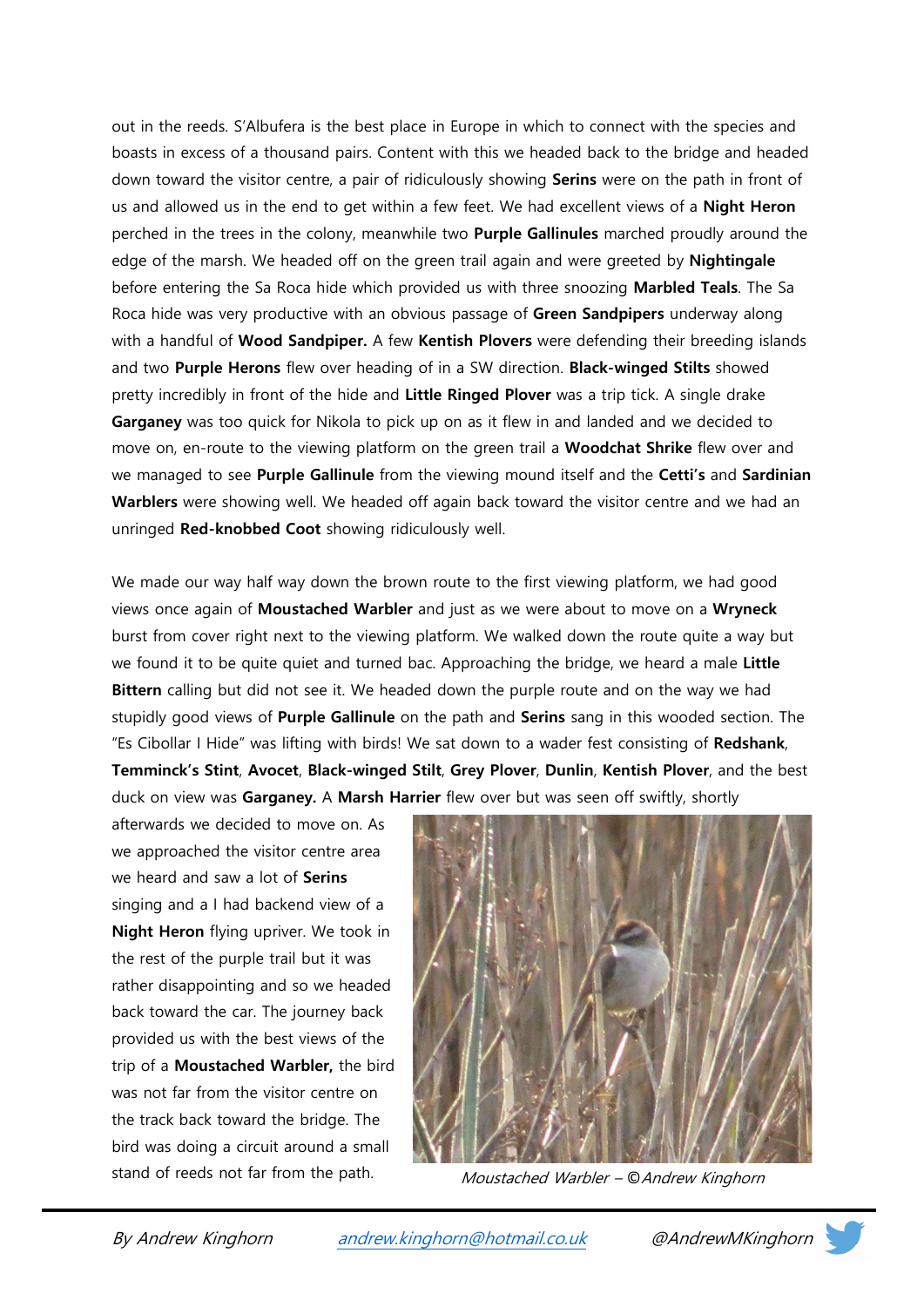Excellent views. By the time we were leaving the morning was getting on and the birds had fallen increasingly quiet and we felt satisfied so headed off for some breakfast.

After a wholesome breakfast we were feeling a bit more awake and headed for the Boquer Valley. We arrived, parked the car, and headed for the walk into the valley. The trees around the entrance held a Redstart and a male Sardinian Warbler revealed itself through song. The first half of the walk into the valley itself was quiet with only Serin and Linnet in attendance aside from the seemingly common **Sardinian Warblers**. As we got further down into the valley bottom a beautiful flash of blue perched up briefly, it was of course a Balearic Warbler. No sooner had we clapped eyes on it than it melted away. We waited around a bit and were treat to a flyover **Black Vulture** over the ridge and a male **Subalpine Warbler** put in a brief appearance. We headed on down to the beach picking up another distant **Balearic Warbler** briefly. Nikola engaged in another one of her passions (rock climbing) and I added **Shag** to the site list, with at least two birds in the bay. We started heading back and as we reached the top of valley Nikola spied not one but two **Balearic Warblers** feeding in some suitable habitat, we waited around 10

minutes and were treat to some simply awesome views of the birds perched up and feeding low down in cover. On the walk back we had Linnet, Sardinian Warbler, Serin, and when we reached the two large rock formations, I picked up a Booted Eagle hanging in the wind. We watched it for about 40 minutes, was impressed that it did not beat its wings a single time! Around the two large rock formations themselves we did not have a single Crag Martin or Blue Rock Thrush; they are supposed to occur but we failed to see any.



Balearic Warbler – ©Andrew Kinghorn

We had a coffee (a must in Spain mid-afternoon), and then headed off to Cap de Formentor lighthouse. The drive to the lighthouse was relatively quiet with the only highlight being seven or so Crag Martins at the second mirador before the lighthouse car park. We arrived at the car park and it was ridiculously busy! We managed to get a parking space and I set up the scope looking off the northern edge. After about five minutes my target came into view and I was watching a Scopoli's Shearwater, about half an hour later another two went past. The only other birds on this brief sea watch were Shag and Yellow-legged Gull. We got back into the car and were amongst the last tourists of the day, I heard a **Blue Rock Thrush** singing and it appeared some fifteen minutes later feeding on tit bits dropped by the hoards. On the way back, we stopped in

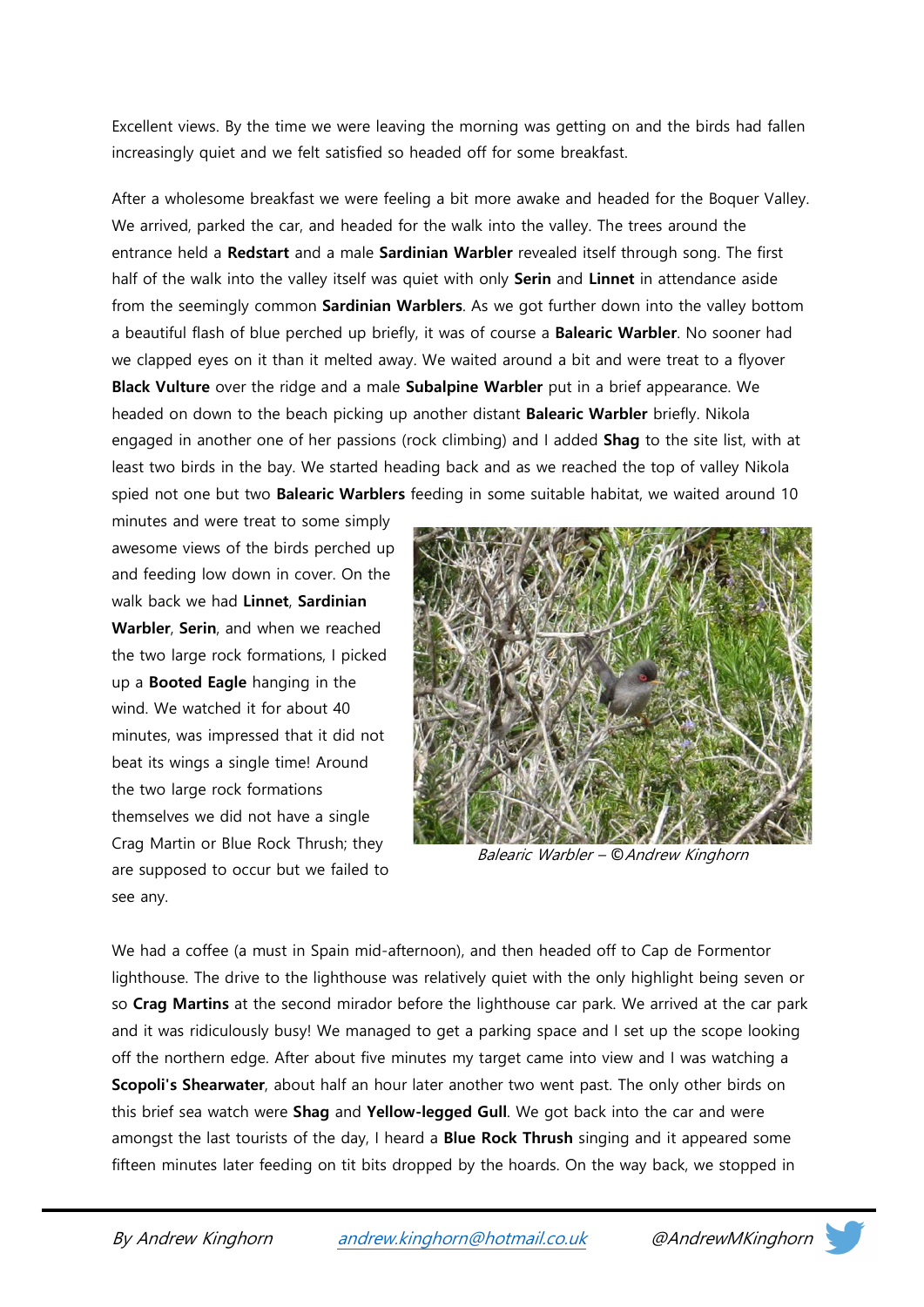again at the second mirador from the lighthouse to look at the Crag Martins, they were showing really well, but nigh on impossible to photograph with a bridge camera. Nikola skilfully spied a male **Blue Rock Thrush** and we enjoyed good views of this stunning bird which turned out to be our final highlight of the day before heading back to the hotel.

# SATURDAY 7TH APRIL 2018 –S'Albufera, Castell De Santueri, & Parc natural de Mondrago

This was our final day in this short trip and we wasted no time getting up and out early. As per the previous day we took the 10-minute drive to S'Albufera. On entering the reserve, we were greeted by the ever-present Cetti's Warblers and it wasn't long before we saw Cattle Egrets and Woodpigeon. Of course, the Zitting Cisticolas started up shortly after dawn. Unlike the previous day we did not take in the joys of the colony or even walk down the path to the visitor centre. Instead, we headed south, the ever-present Sardinian Warblers put on a show and Purple Gallinules were heard before seen. Cattle and Little Egrets headed out from the colony to feed. A **Moustached Warbler** was singing from the same location as the previous day but a quick scan could not locate the bird. I had been

commenting to Nikola how we had failed to see Great White Egret and as if by magic, a winter plumaged bird popped up and flew about 200 meters before landing again. Marsh Harriers were up and bout in obvious attendance with at least three birds about. We headed off down the track to a backdrop of **Zitting Cisticolas** and **Cetti's Warblers**, a fortunate glance behind us revealed a single Glossy Ibis in flight before it landed out of view. Upon reaching the first block of woodland I was greeted by a singing Woodchat Shrike, as I was positioning for a view a Hoopoe alighted and flew off never to be seen again, with the wood itself a Great Tit added a flavour of familiarity to the mix. Continuing on a Kestrel perched up nicely on a derelict building and it became obvious where the **Cattle Egrets** had been flying too as they fed amongst the feet of cattle. The gate to the sewage works was locked so we headed off west along the track, Swifts, House Martins, Sand Martins, and Swallows were gathered in relatively in small numbers above the reedbeds and the sound of **Black-winged Stilts** was welcome, it wasn't long until these birds were passing overhead during almost the entirety of the walk along this pathway. A distant Savi's Warbler revealed itself with its reeling, but despite being very close to the bird it was seemingly not possible to get a view. I did however get good views of some silent Moustached Warblers in the process of trying to locate the Savi's. I moved onto a gated entrance where I looked back and after a few seconds picked up the **Savi's Warbler** in the scope distantly, its mouth open reeling away. Continuing on was a good idea as we soon heard the awesome song of a Great Reed Warbler in a dense patch of reeds, didn't even try to see the bird and moved on. Not much further on we heard a Nightingale and yet another Great Reed Warbler. Approaching the viewpoint, I had a third Great Reed Warbler singing in a fairly open patch of reeds, took a minute or two but I managed to locate the bird singing in the back of the reedbed. Positioned the scope and had good scope views, though understandably it was quite obscured. The viewpoint itself was not worth the walk, with only Mallard and Marsh Harriers to show for it,

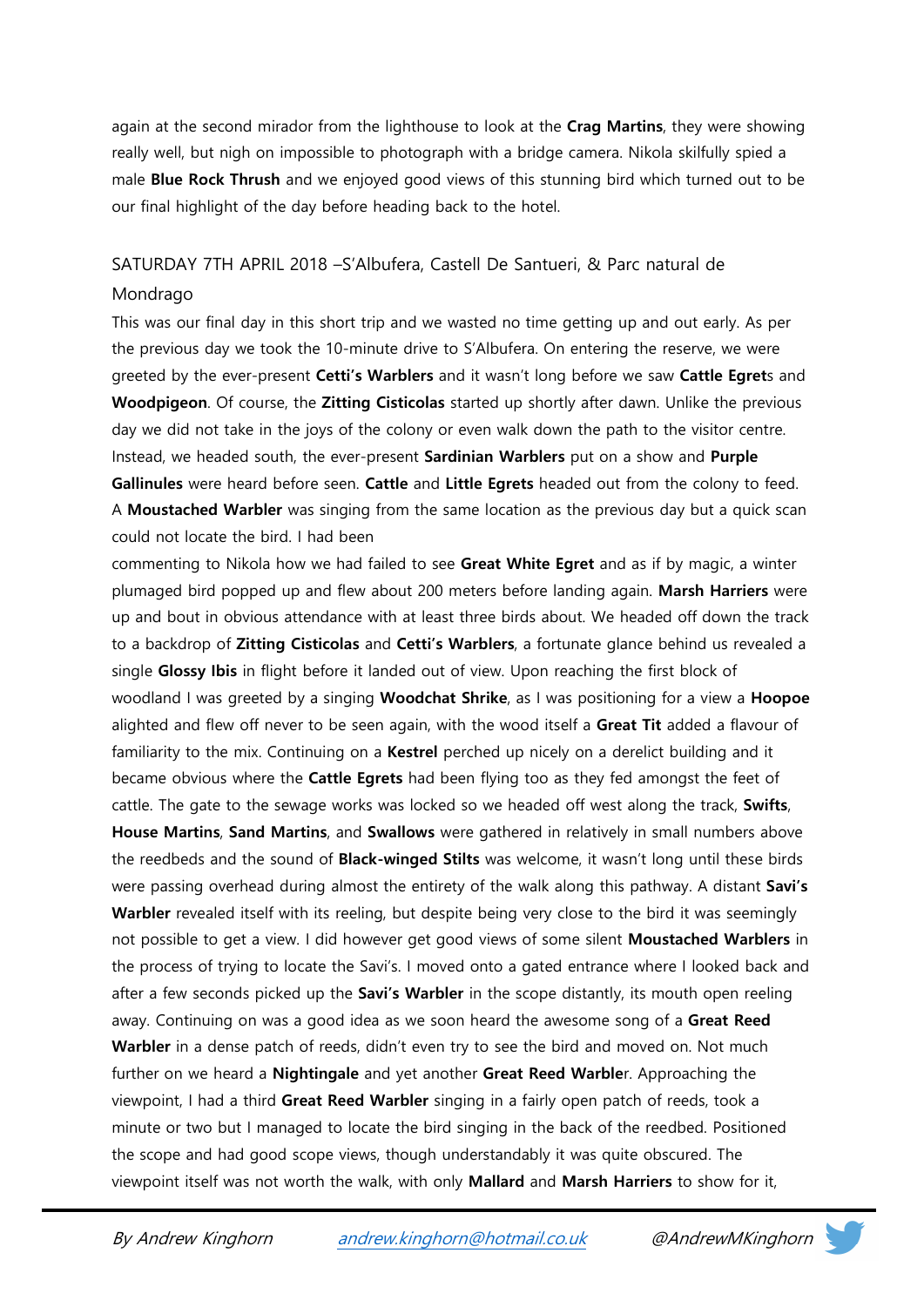both species really easy to see even just pottering around the visitor centre. Though close quarter views of Sardinian and Cetti's Warblers made up for it somewhat. The walk back didn't produce anything too much of note aside from a **Chiffchaff**, the **Savi's Warbler** was still reeling but the birdlife on the walk back was much the same as the walk down, however with the morning now moving on everything had become a lot quieter and more difficult to see.

Nikola wanted to visit Cuevas de Arta, which is meant to be less touristy than the others on the islands. Whilst still pretty cheesy it was very interesting to see how nature has produced something so utterly incredible, worth a visit. Round the cliffs and on the sea, we saw Shag and Sardinian Warbler, and the seemingly ever present Yellow-legged Gulls. I wanted to visit Castel de Santueri and so we headed there next, before we even parked the car the Alpine Swifts were whirling around the south side of the castle along with some Crag Martins. Both were vocal and we had a total of six Alpine Swifts during our visit. We made our way up the steps toward the old castle entrance and from here I had a **Peregrine** go down in the valley and later whilst scanning I had a distant pale morph **Booted Eagle** due south at roughly the same elevation as the castle. Inside the castle I heard a Blue Rock Thrush singing and it didn't take long to locate the bird, later on we also had the only female **Blue Rock Thrush** of the trip.

Our final visit of the trip was to Parc Natural de Mondrago, which is in the SE of the island. Nikola spotted this on a map and said she thought it would be good to visit. En-route we had a few Red Kites and two Thekla Larks were the only ones of the trip! We parked up and the area was literally alive with singing Serins, I was a little taken back by the sheer amount of song from them. We took the red route, which ran south past the river mouth that led toward the sea. On the walk we heard **Stone Curlew** and also had a flypast **Hoopoe** near to the start of the walk. Not surprisingly we also had **Sardinan Warbler**, another single Red Kite, and a ridiculously showy Kestrel. Nearing the end of the red route towards the beach I glimpsed a Blackcap which was a trip tick and there were some **Mallards** on the river. The end of the route was a café on the beach, one of the most touristy parts of the trip, especially the prices for a soggy ice cream cone! Nevertheless, the Audouin's Gulls here were mental, common and showed ridiculously well. Which is a good thing, as I didn't fancy lifting my bins in an area full of sunbathing tourists. Walking back to the car allowed for use of the bins again and we had a **Sardinian Warbler** in the wooded areas and we heard a Wryneck. Nikola was on form and alerted me to some Swifts high up. As expected, **Common Swifts**, then one of them banked and the perfect light revealed at least one was a Pallid Swift, in the end I had two definite Pallid Swifts and 2-3 Common Swifts together. I assume migrants, but a tourist board suggested both occur there. We headed off to Palma and a walk along the sea front for tea produced a Sandwich Tern and Yellow-legged Gulls off the sea front as we ate our tea, the former being the only one of the trip.

### SUNDAY 8TH APRIL 2018 - Travel

The last day of the trip. We stayed in a hotel in Palma that was quite literally a 5-minute drive

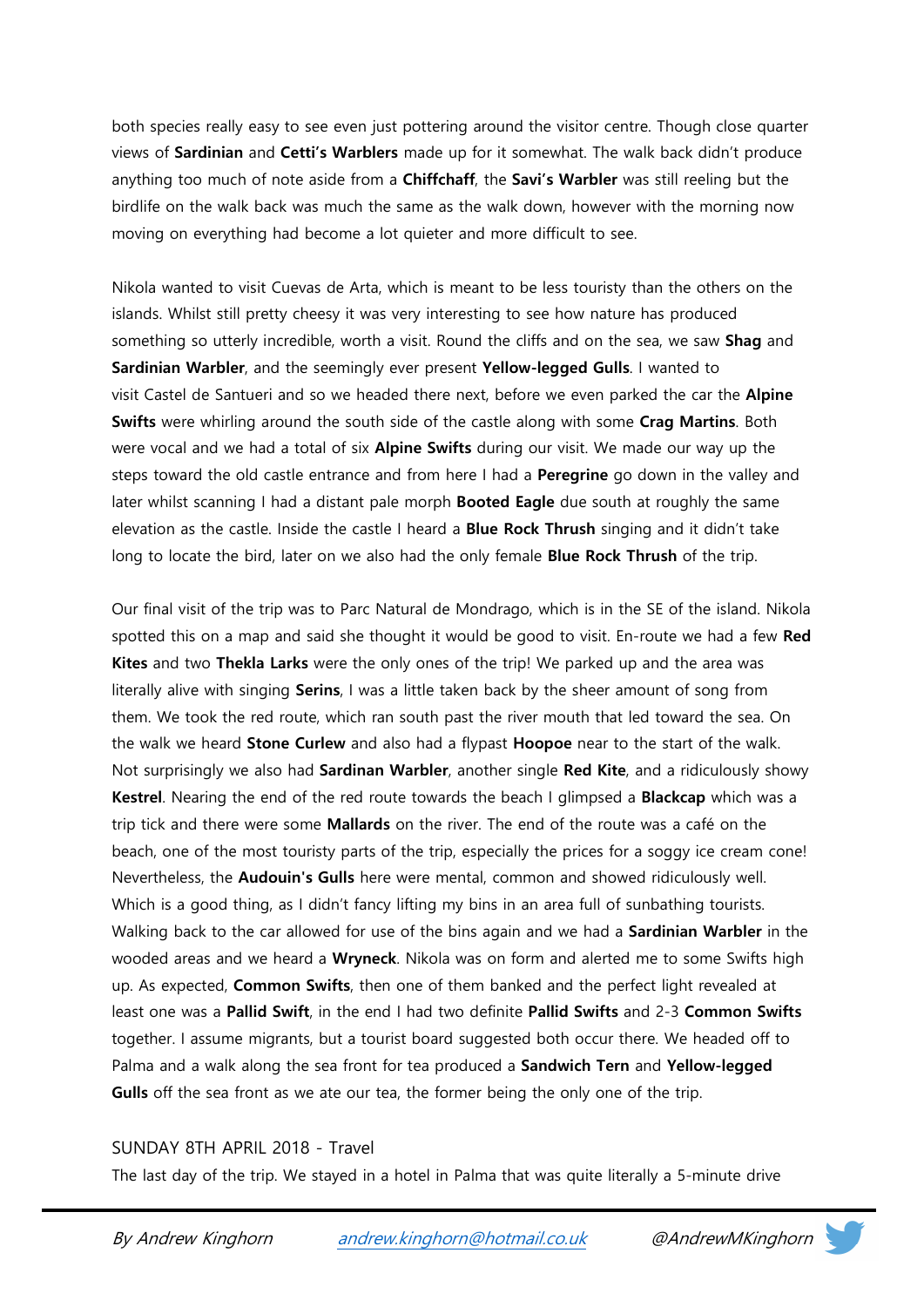from the Airport. We dropped the car off at the airport and were on our flight by 07:45 local time, by which point it was just getting light. We did not actually see a single bird this day and we were back in home before midday.

| <b>SPECIES LIST</b>  | <b>COMMENTS</b>                                                      |
|----------------------|----------------------------------------------------------------------|
| Shelduck             | Present.                                                             |
| Mallard              | Present.                                                             |
| Gadwall              | Present.                                                             |
| Shoveler             | Present.                                                             |
| Marbled Duck         | Seen well at S'Albufera, a core site for this species on the island. |
| Teal                 | Present.                                                             |
| Garganey             | Seen at S'Albufera from the Es Cibollar I Hide.                      |
| Pochard              | Present.                                                             |
| Red-crested Pochard  | Easy to see at S'Albufera on sizeable expanses of water.             |
| Scopoli's Shearwater | Easily seen during a sea watch off Cap de Formentor lighthouse       |
|                      | late in the afternoon.                                               |
| Cormorant            | Present.                                                             |
| Shag                 | Seen on the sea at the end of the Boquer Valley. Easily seen         |
|                      | during a sea watch at Cap de Formentor lighthouse. Also seen         |
|                      | around the cliffs around Cuevas de Arta.                             |
| Little Bittern       | With patience you can easily hear and see the species at             |
|                      | S'Albufera.                                                          |
| Night Heron          | Easily seen amongst heron and egret roosts around S'Albufera.        |
| Cattle Egret         | Present.                                                             |
| Little Egret         | Present.                                                             |
| Great Egret          | Present.                                                             |
| Grey Heron           | Present.                                                             |
| Purple Heron         | Relatively easy to see around S'Albufera.                            |
| Glossy Ibis          | Only a single bird seen at S'Albufera.                               |
| <b>Black Vulture</b> | Bird seen over the Boquer Valley.                                    |
| <b>Booted Eagle</b>  | Seen in the Boquer Valley and distant views of a pale morph          |
|                      | from Castel de Santueri.                                             |
| Red Kite             | Seen enroute to Parc Natural de Mondrago.                            |
| Marsh Harrier        | Easy to see around S'Albufera.                                       |
| Kestrel              | Present.                                                             |
| Peregrine Falcon     | Seen from Castel de Santueri.                                        |
| Water Rail           | Easy to connect with around S'Albufera.                              |
| Moorhen              | Present.                                                             |

## COMPLETE TRIP LIST

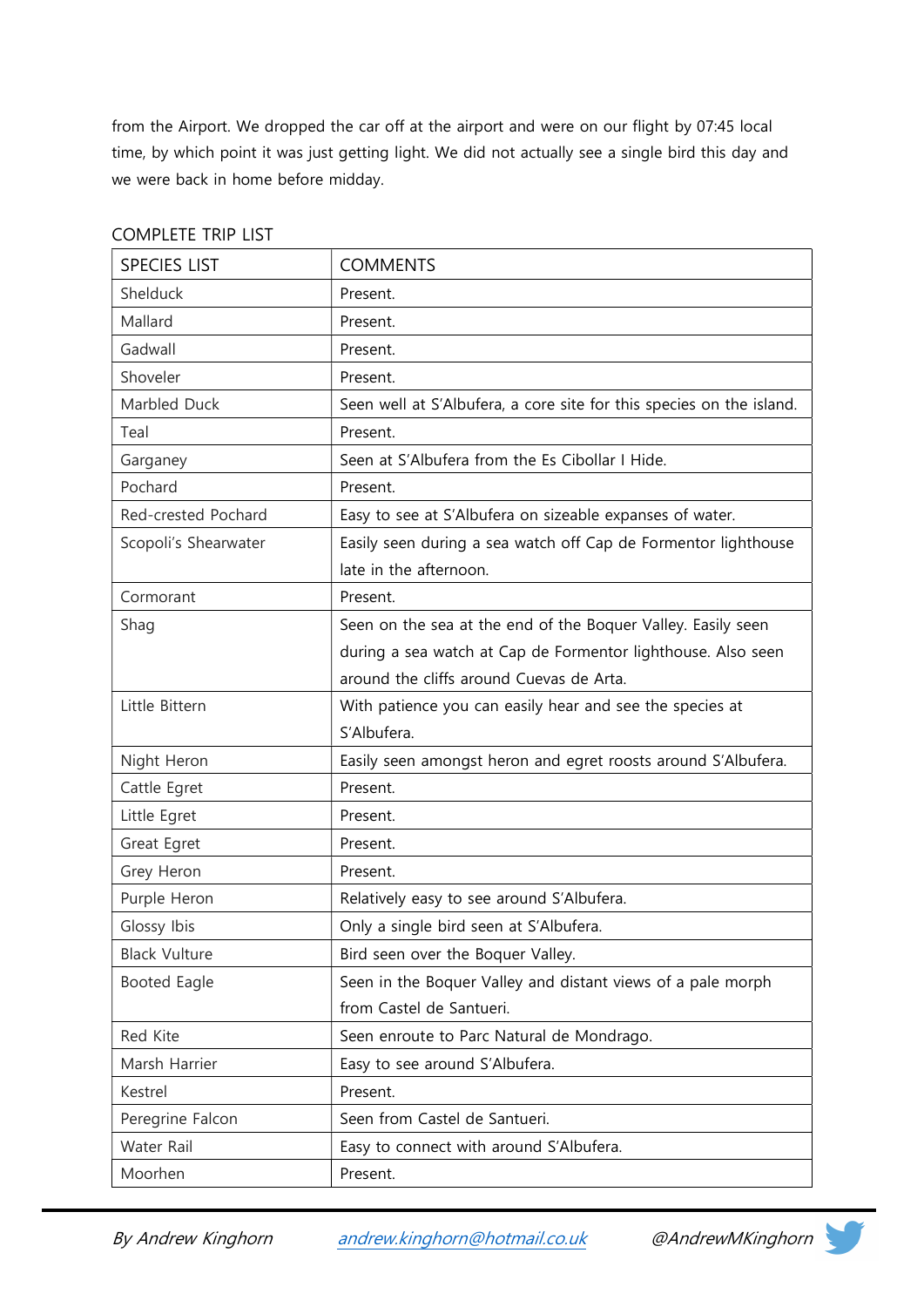| Coot                      | Present.                                                        |
|---------------------------|-----------------------------------------------------------------|
| Red-knobbed Coot          | Reintroduction birds easy to see around S'Albufera.             |
| Purple Swamphen           | Easy to see around S'Albufera.                                  |
| Avocet                    | Easy to see around S'Albufera.                                  |
| <b>Black-winged Stilt</b> | Easy to see around S'Albufera.                                  |
| <b>Stone Curlew</b>       | Heard in Parc Natural de Mondrago.                              |
| Little Ringed Plover      | Seen from the Sa Roca hide at S'Albufera.                       |
| Kentish Plover            | Present at S'Albufera.                                          |
| Grey Plover               | Seen from the Es Cibollar I Hide on S'Albufera.                 |
| Ruff                      | Present at S'Albufera.                                          |
| Dunlin                    | Present at S'Albufera.                                          |
| Temminck's Stint          | Seen from the Es Cibollar I Hide on S'Albufera.                 |
| Wood Sandpiper            | Present at S'Albufera.                                          |
| Green Sandpiper           | Present at S'Albufera.                                          |
| Redshank                  | Present at S'Albufera.                                          |
| Greenshank                | Present at S'Albufera.                                          |
| Snipe                     | Present at S'Albufera.                                          |
| <b>Black-headed Gull</b>  | Present.                                                        |
| Yellow-legged Gull        | Present.                                                        |
| Audouin's Gull            | Easy to see around Port de Pollenca. Very tame at Parc Natural  |
|                           | de Mondrago café on the beach                                   |
| Sandwich Tern             | Seen offshore at Palma.                                         |
| Common Tern               | Present at S'Albufera.                                          |
| Feral Pigeon              | Present.                                                        |
| Wood Pigeon               | Present.                                                        |
| Collared Dove             | Present.                                                        |
| Swift                     | Present.                                                        |
| Pallid Swift              | Seen around hotel buildings in Parc Natural de Mondrago.        |
| Alpine Swift              | Seen well around Castel de Santueri.                            |
| Hoopoe                    | Present, not particularly difficult to see.                     |
| Wryneck                   | Seen near one of the viewing platforms at S'Albufera. Noted too |
|                           | in the Boquer Valley and around Parc Natural de Mondrago.       |
| Thekla's Lark             | Present.                                                        |
| Sand Martin               | Present.                                                        |
| Crag Martin               | Seen on the road to Cap de Formentor lighthouse and at Castel   |
|                           | de Santueri.                                                    |
| <b>Barn Swallow</b>       | Present.                                                        |
| House Martin              | Present.                                                        |
| Water Pipit               | Present.                                                        |